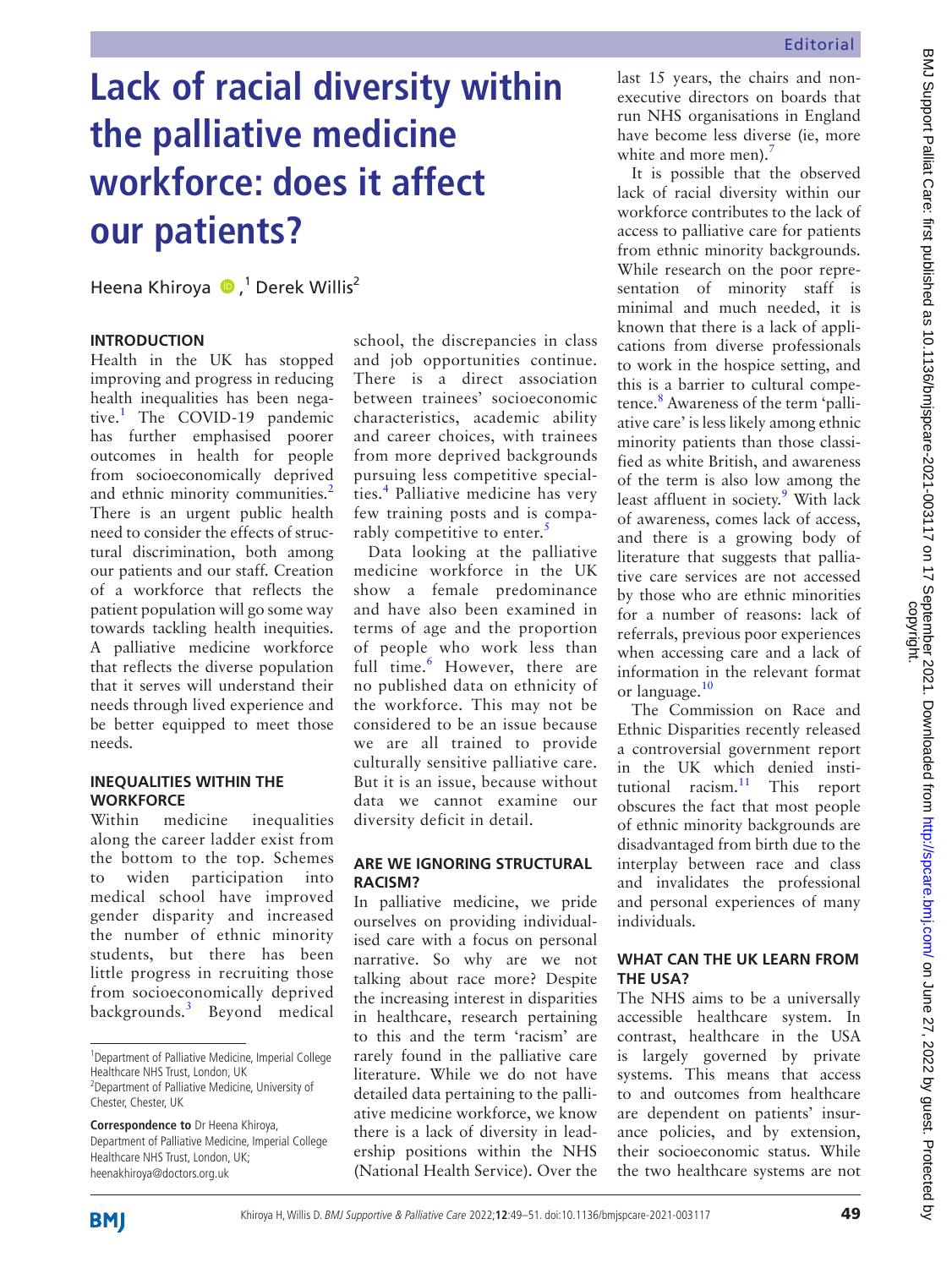directly comparable, the majority of the evidence and lessons to be learnt about racial disparities in end-oflife care comes from the USA. In the American literature, structural racism appears to be more openly acknowledged and discussed than in the UK.

The UK has mainly examined poor access to palliative care, but we need more information on the outcomes when patients from ethnic minority backgrounds receive palliative care. Research from the USA shows that the inequities continue, and these are largely due to differences in communication. Many black patients do not have discussions around goals of care, $12$ and when treatment preferences are discussed, physicians exhibit different patterns of non-verbal communication depending on the race of the patient.<sup>13</sup> Black patients are less likely to receive positive, rapport-building nonverbal cues than white patients despite being given similar verbal information.

The USA has also published data on the lack of racial diversity within the palliative medicine workforce, showing that <5% of their fellows identify as black.<sup>[14](#page-2-9)</sup> Even though the UK has not published this data about their own workforce, it is likely that we would see similar figures when it comes to ethnicity.

## **Recommendations**

Reversing the culture of structural discrimination may sadly never happen, but it is something we must aspire towards. As individuals, there are simple actions that we can take to foster a more inclusive environment within palliative medicine. We must reflect on our own unconscious biases and how they impact on our view of the world. Affinity bias is the tendency to gravitate towards people that we perceive similar to us, and unconsciously leads to discrimination in recruitment.<sup>15</sup> Insidious racism may have manifested

within the palliative medicine workforce due to affinity bias creating a largely white workforce, and resulting lack of representation from minority groups. Purely having awareness of affinity bias can be advantageous. We can use it to look for commonality among colleagues and patients, empathise with them and advocate for them. But we can also be curious about it, slow down when making quick judgements, and use it to seek out diversity and voices that are struggling to be heard.

Changes at organisational and systemic level will undoubtedly take time to implement. Data around racial inequality will provide the impetus to change policies. Collecting demographic data on the workforce and mapping it to communities will allow us to see where the need for palliative care is and provide the opportunity for culturally diverse training tailored to the local population.

We must be aware that the system we work in is not currently set up for diversity. Being able to define racism and acknowledge that it exists is an important step in looking for ways to create a more compassionate and inclusive culture. Within healthcare, there are many facets of racism: institutionally it creates structural problems such as differential access to palliative care; culturally it perpetuates negative stereotypes based on skin colour and interpersonally it results in undermining behaviours within teams or in the doctor– patient relationship.[16](#page-2-11)

# **Conclusion**

By addressing inequalities within our own workforce and understanding a range of perspectives, we can begin to tackle the health inequalities that exist in palliative medicine and in society. More research is needed and justified to understand the association between diversity among clinicians, and access to palliative care and diversity among patients. Diversity in the palliative care

workforce should be a societal goal in itself, even in the absence of documented patient benefit. Collectively, we have an obligation to create a diverse medical workforce that represents the diverse communities it serves.

**Twitter** Heena Khiroya [@HeenaKhiroya](https://twitter.com/HeenaKhiroya)

**Contributors** HK identified the topic and wrote the first draft. DW made significant contributions to the final manuscript.

**Funding** The authors have not declared a specific grant for this research from any funding agency in the public, commercial or not-for-profit sectors.

**Competing interests** None declared.

**Patient consent for publication** Not required.

**Provenance and peer review** Not commissioned; internally peer reviewed.

This article is made freely available for personal use in accordance with BMJ's website terms and conditions for the duration of the covid-19 pandemic or until otherwise determined by BMJ. You may download and print the article for any lawful, non-commercial purpose (including text and data mining) provided that all copyright notices and trade marks are retained.

© Author(s) (or their employer(s)) 2022. No commercial re-use. See rights and permissions. Published by BMJ.



**To cite** Khiroya H, Willis D. BMJ Supportive & Palliative Care 2022;**12**:49–51.

Received 14 April 2021 Accepted 17 August 2021 Published Online First 17 September 2021

## **ORCID iD**

Heena Khiroya [http://orcid.org/0000-](http://orcid.org/0000-0001-7613-1881) [0001-7613-1881](http://orcid.org/0000-0001-7613-1881)

# **References**

- <span id="page-1-0"></span>1 Marmot M, Allen J, Boyce T. *Health equity in England: the marmot review 10 years on*. London: Institute of Health Equity, 2020.
- <span id="page-1-1"></span>2 Marmot M, Allen J, Goldblatt P. *Build back fairer: the COVID-19 marmot review. The pandemic, socioeconomic and health inequalities in England*. London: Institute of Health Equity, 2020.
- <span id="page-1-2"></span>3 White C. Shut out: the medical profession's intractable class problem. *[BMJ](http://dx.doi.org/10.1136/bmj.l6433)* 2019;367:l6433.
- <span id="page-1-3"></span>4 Kumwenda B, Cleland J, Prescott G, *et al*. Relationship between sociodemographic factors and specialty